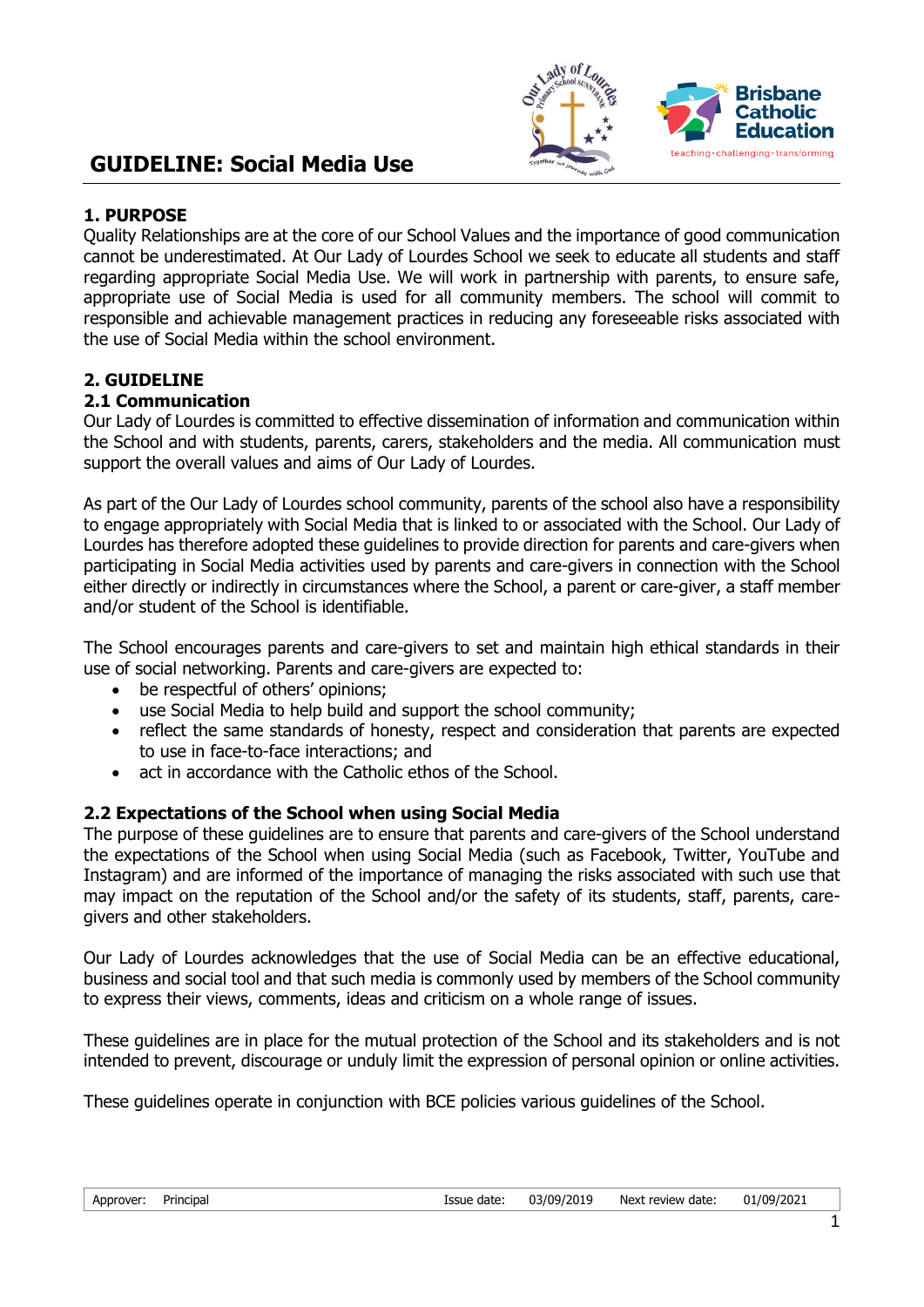

# **GUIDELINE: Social Media Use**

It is intended that these guidelines will be reviewed regularly to ensure they remain current and relevant to the fast-moving nature of Social Media programs.

The purpose of these guidelines is to:

- encourage social networking and digital media to be used in a beneficial and positive way for the School;
- safeguard the brand and reputation of the School;
- safeguard staff, students, parents, care-givers and stakeholders in the School community;
- clarify what the School considers to be appropriate and inappropriate use of social networking and digital media by School community members; and
- set out the procedures that will be followed where it is considered that School community members have inappropriately or unlawfully used social networking and digital media.

#### **2.3 Authorisation of Our Lady of Lourdes Presence**

- Any presence of Our Lady of Lourdes on any Social Media platform, including without limitation school related accounts or informal pages which identify a link to or association with Our Lady of Lourdes, must be authorised by the Principal.
- The School may, in its sole discretion, review, edit, remove or otherwise shut down any sites, accounts or pages existing without prior authorisation from the Principal.
- Any Our Lady of Lourdes promotional images or imagery that depicts the Our Lady of Lourdes uniform, logo or which can identify Our Lady of Lourdes is considered by the School to be a reflection of the School brand and accordingly is required to be authorised in accordance with this clause.

# **2.4 Requirement for Authorisation**

Authorisation for Social Media platforms is required for the following without limitation:

- co-curricular activities;
- year levels;
- teams/age groups;
- excursions;
- P&F Association and any activities undertaken by the P&F Association;
- support Groups;
- affiliated Groups; and
- other sites associated with Our Lady of Lourdes.

Only Our Lady of Lourdes community members authorised by the Principal (preferably a Our Lady of Lourdes staff member) may create Social Media identities, profiles or accounts that use the School's name or brand or are designed to represent the School in any way, including those identifiable through images, uniform or name.

Once authorised, the Social Media Content owners are entirely responsible for regular monitoring of the site, appropriate online conduct and adhering to the School's Social Media Guidelines.

Before posting photographs or videos, permission should be sought from the subject. This is especially the case where photographs or videos include parents or care-givers of students or staff members of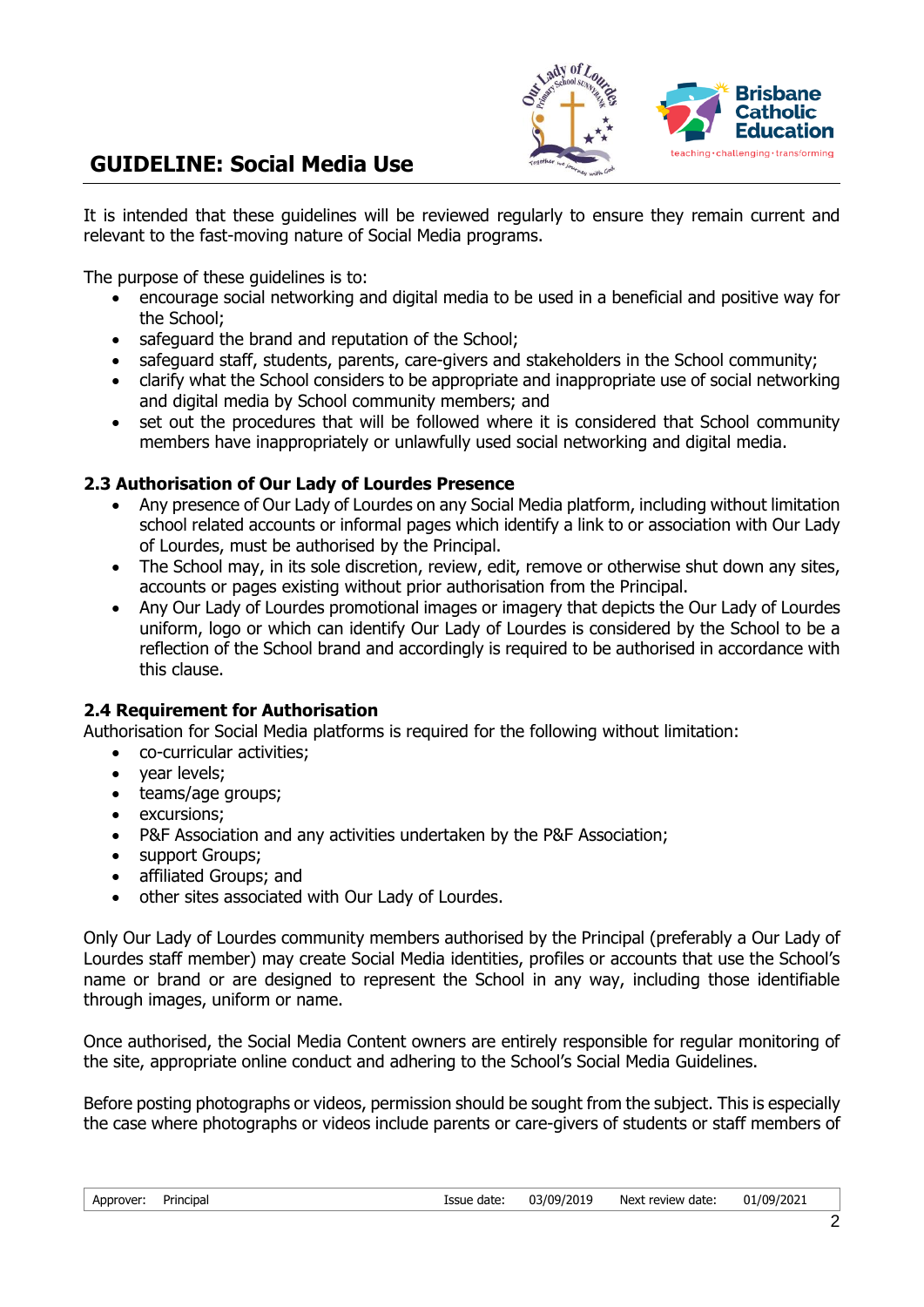

# **GUIDELINE: Social Media Use**

the School. No photographs of students of the School (other than of a parent's own children and where approved by the relevant parent/s from time to time) are to be posted.

#### **2.5 Appropriate use of Social Media**

Parents, care-givers and other School stakeholders are expected to:

- maintain the same high standards of conduct and behaviour online as is expected in the physical environment;
- behave with respect and courtesy and without harassment;
- deal appropriately with information, recognising that some information needs to remain confidential; be sensitive to the diversity of all School stakeholders and the community;
- uphold the values of the School;
- protect the integrity, reputation, privacy and security of the School, its students, staff, parents, care-givers and other School stakeholders; and
- comply with applicable laws and legislation, including copyright, intellectual property, privacy, financial disclosure, defamation and other laws.
- Parents, care-givers and other School stakeholders using Social Media in a personal capacity must take due care to ensure that any comments, opinions, photographs or contributions made online are their own, as private citizens and cannot be interpreted as an official statement or position of the School.
- Criminal behaviour online will be reported to the Police.
- School staff may contact their union or obtain legal advice if they feel that online content seriously impacts their reputation. Defamatory online content may give rise to litigation under the Defamation Act 2005 (QLD)

#### **2.6 Bullying and Harassment**

- Just as bullying and harassment will not be tolerated in the School, nor will it be tolerated
- where it occurs on a Social Media site.
- In this regard, parents, care-givers and other School stakeholders are not to post any adverse or critical content about any other individual on Social Media sites such as offensive, obscene, bullying, discriminatory, hateful, racist, sexist, abusive, harassing, threatening or defamatory content.
- In such circumstances, the School will take any appropriate action against the perpetrator and such content may also amount to civil proceedings giving rise to the perpetrator being sued for damages or charged with a criminal offence.
- The School reserves the right to request that certain posts and inappropriate comments be removed from a Social Media site.

#### **2.7 Offensive statements**

- The School realises that parents, care-givers and other School stakeholders may feel strongly about certain issues being debated, however any comments that can be reasonably considered defamatory, offensive, threatening or obscene will not be allowed.
- Parents, care-givers and other School stakeholders are expected not to post material that may incite violence or hatred. The School will not tolerate comments that humiliate others based on race, religion, ethnicity, gender, age, mental or physical disability, or sexual orientation.